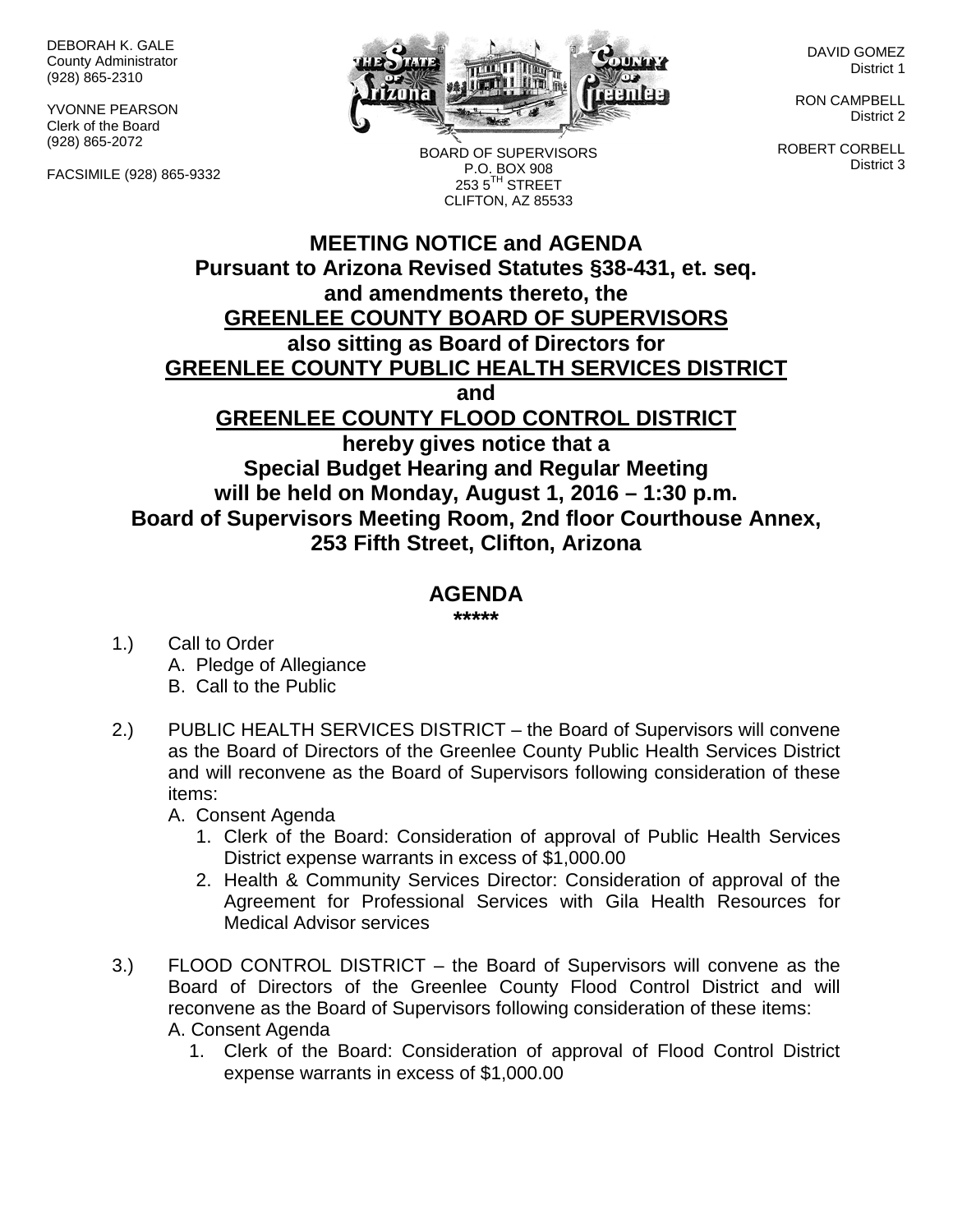- 4.) Carol Telles, Clifton Ranger, Apache-Sitgreaves National Forest A. Clifton Ranger District Update
- 5.) Karen Soohy, County Librarian A. Greenlee County Library System Annual Update
- 6.) Presentation of the Fiscal Year 2016-2017 Final Budget
- 7.) Public Hearing pursuant to Arizona Revised Statutes §42-17104 Fiscal Year 2016/2017 Budget
- 8.) Adoption of fiscal year 2016/2017 Final Budget pursuant to Arizona Revised Statutes §42-17105 the Board of Supervisors will convene into Special Meeting to determine and adopt the proposed budget
- 9.) Ákos Kovach, Economic Development Coordinator A. Economic Development Planning Update
- 10.) Tony Hines, Public Works Manager Facilities A. Consideration of approval of cost proposals for improvements (pavement) of Courthouse Parking Lots
- 11.) Lendsey Basteen, Events Coordinator
	- A. Discussion/Action regarding Mud Drags Events
	- B. Discussion/Action regarding Fairgrounds Facility Rental fees
	- C. 2016 Greenlee County Fair Update
- 12.) Philip Ronnerud, County Engineer/Planning Director
	- A. Airport Project Update
	- B. Flood Control District Update
	- C. Courthouse Annex Update
	- D. Landfill Facility Update
	- E. Planning Assistance for Rural Areas (PARA) Grant
	- F. Planning & Zoning Hazard Abatement Update
	- G. Campbell Blue Bridge update
- 13.) Kay Gale, County Administrator
	- A. County and State budget and legislative issues
	- B. Calendar of Events
- 14.) Consent Agenda
	- A. Clerk of the Board: Consideration of approval of expense warrants in excess of \$1,000.00 – Voucher 1000, 1001, 1002, 1005, 1006, 1107,1108, 1109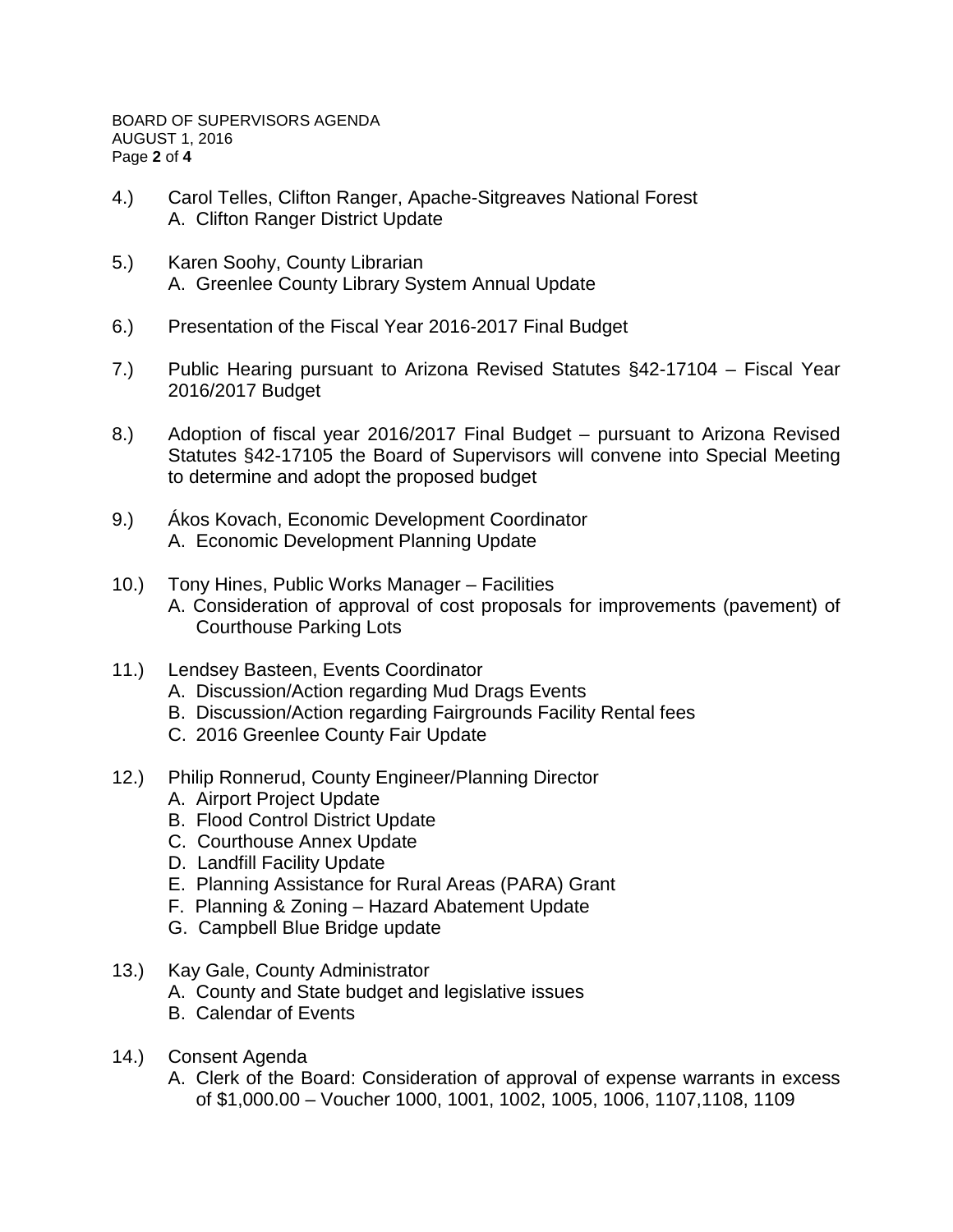- B. Chief Finance Officer: Consideration of General Fund loans in the amount of \$38,421.57 to be reimbursed upon receipt of funds: Fund 133 - \$132.48; Fund 146 - \$806.59: Fund 159 - \$143.08; Fund 206 - \$26,250.00; Fund 237 - \$10,736.23; Fund 601 - \$353.19
- C. Events Coordinator: Consideration of approval of Employee Transaction Form: M. Neilson, Part-time Clerk I
- D. County Sheriff: Consideration of approval of Employee Transaction Forms: J. Smerglia, Lieutenant; D. Vawter, Detention Officer
- E. Elections Director: Consideration of approval of the Sales Order Agreement with Elections Systems and Software (ES&S) for the purchase of backup election equipment – 2 ExpressVote voting units and 2 DS200 Digital Scanning tabulators plus maintenance and license fees in an amount not to exceed \$21,910.00 to be paid with budgeted election funds
- F. Clerk of the Board: Consideration of adoption of Resolution 16-08-01 authorizing the County Treasurer to invest and reinvest all monies as authorized by law for fiscal year beginning July 1, 2016 and ending on June 30, 2017 pursuant to Arizona Revised Statutes §35-327(G)
- G. County Librarian: Consideration of approval to apply for the Arizona State Grants-In-Aid fiscal year 2016/17 funding from the Arizona State Library, Archives and Public Records Office requiring matching funds in the amount of \$23,000.00 to be paid with budgeted general funds
- H. Emergency Management Coordinator: Consideration of approval of the Maintenance Agreement with Canyon State Wireless for the Greenlee County Public Works – Roads Division Communication Infrastructure for the annual amount of \$13,740.00 to be paid with budgeted Emergency Management Performance Grant (EMPG) funds
- I. Emergency Management Coordinator: Consideration of approval of the Maintenance Agreement with Canyon State Wireless for the Greenlee County Radio Communications Infrastructure for the annual amount of \$30,581.76 to be paid with budgeted Emergency Management Performance Grant (EMPG) funds
- 15.) Supervisor Reports

Supervisor Ron Campbell

- A. NACO Conference
- B. Public Lands Steering Committee Meeting

Supervisor David Gomez

- A. NACO Conference
- B. Arizona Association for Economic Development Southeastern AZ Roundtable Meeting